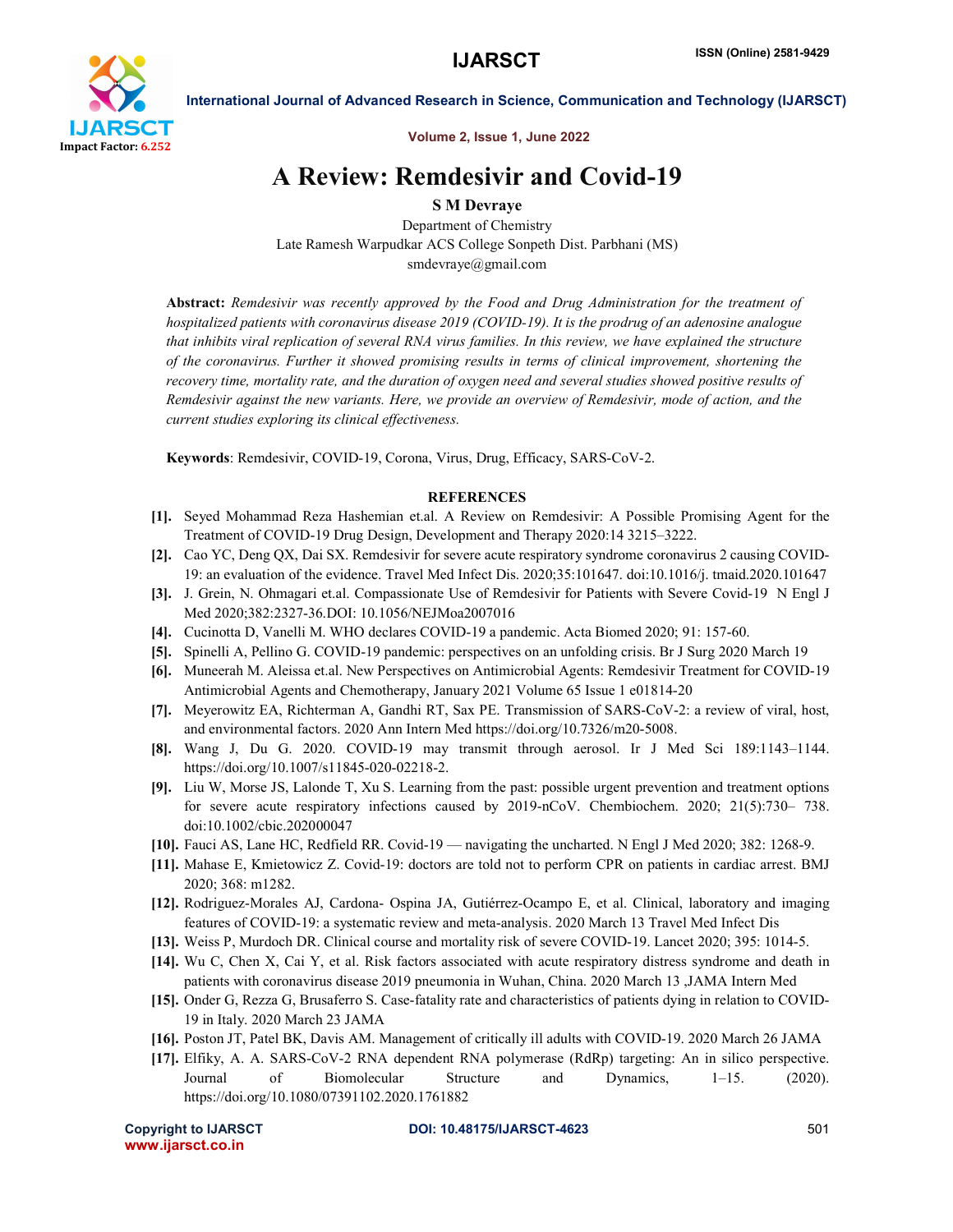

### Volume 2, Issue 1, June 2022

- [18]. Mohamed A. Hendaus Remdesivir in the treatment of coronavirus disease 2019 (COVID-19): a simplified summary. 2021, Journal of Biomolecular Structure and Dynamics,39:10, 3787-3792, DOI: 10.1080/07391102.2020.1767691
- [19]. Boopathi, S., Poma, A. B., & Kolandaivel, P. Novel 2019 coronavirus structure, mechanism of action, antiviral drug promises and rule out against its treatment. 2020.Journal of Biomolecular Structure and Dynamics, 1–14. https://doi.org/10.1080/07391102.2020.1758788
- [20]. Belouzard, S., Chu, V. C., & Whittaker, G. R. Activation of the SARS coronavirus spike protein via sequential proteolytic cleavage at two distinct sites. 2009. Proceedings of the National Academy of Sciences of the United States of America, 106(14), 5871–5876. https://doi.org/10.1073/ pnas.0809524106
- [21]. Hoffmann, M., Kleine-Weber, H., Kr€uger, N., M€uller, M., Drosten, C., & P€ohlmann, S. The novel coronavirus 2019 (2019-nCoV) uses the SARS-coronavirus receptor ACE2 and the cellular protease TMPRSS2 for entry into target cells. BioRxiv, 2020.1–23. https://doi.org/10. 1101/2020.01.31.929042
- [22]. Wahedi, H. M., Ahmad, S., & Abbasi, S. W. (2020). Stilbene-based natural compounds as promising drug candidates against COVID-19. Journal of Biomolecular Structure and Dynamics, 2020. 1–16. https://doi.org/10. 1080/07391102.2020.1762743
- [23]. Wrapp, D., Wang, N., Corbett, K. S., Goldsmith, J. A., Hsieh, C.-L., Abiona, O., Graham, B. S., & McLellan, J. S. Cryo-EM structure of the 2019-nCoV spike in the prefusion conformation. Science (New York, N.Y.)2020, 367(6483), 1260–1263. https://doi.org/10.1126/science.abb2507
- [24]. Gupta, M. K., Vemula, S., Donde, R., Gouda, G., Behera, L., & Vadde, R. In-silico approaches to detect inhibitors of the human severe acute respiratory syndrome coronavirus envelope protein ion channel. Journal of Bio-molecular Structure and Dynamics,2020. 1–11. https://doi.org/ 10.1080/07391102.2020.1751300
- [25]. Elfiky, A. A., & Azzam, E. B. Novel guanosine derivatives against MERS CoV polymerase: An in silico perspective. Journal of Bio-molecular Structure and Dynamics, 2020.1–9. https://doi.org/10.1080/07391102.2020.1758789
- [26]. Agostini, M. L., Andres, E. L., Sims, A. C., Graham, R. L., Sheahan, T. P., Lu, X., Smith, E. C., Case, J. B., Feng, J. Y., Jordan, R., Ray, A. S., Cihlar, T., Siege, l D., Mackman, R. L., Clarke, M. O., Baric, R. S., & Denison, M. R. Coronavirus susceptibility to the antiviral remdesivir (GS-5734) is mediated by the viral polymerase and the proofreading exoribonucleasem Bio, 2018. 9(2), 1–15. https://doi.org/10.1128/mBio.00221-18
- [27]. Warren TK, Jordan R, Lo MK, et al. Therapeutic efficacy of the small molecule GS-5734 against Ebola virus in rhesus monkeys. Nature. 2016;531(7594):381–385. doi:10.1038/nature17180
- [28]. Siegel D, Hui HC, Doerffler E, et al. Discovery and synthesis of a phosphoramidate prodrug of a Pyrrolo[2,1 f][triazin-4-amino] adenine C-nucleoside (GS-5734) for the treatment of Ebola and emerging viruses. J Med Chem. 2017; 60(5):1648–1661. doi:10.1021/acs. jmedchem.6b01594
- [29]. de Wit E, Feldmann F, Cronin J, et al. Prophylactic and therapeutic remdesivir (GS-5734) treatment in the rhesus macaque model of MERS-CoV infection. Proc Natl Acad Sci U S A 2020; 117: 6771-6.
- [30]. Sheahan TP, Sims AC, Graham RL, et al. Broad-spectrum antiviral GS-5734 inhibits both epidemic and zoonotic coronaviruses. Sci Transl Med 2017; 9(396): eaal3653.
- [31]. Sheahan TP, Sims AC, Leist SR, et al. Comparative therapeutic efficacy of remdesivir and combination lopinavir, ritonavir, and interferon beta against MERS-CoV. Nat Commun 2020; 11: 222.
- [32]. Wang M, Cao R, Zhang L, et al. Remdesivir and chloroquine effectively inhibit the recently emerged novel coronavirus (2019-nCoV) in vitro. Cell Res 2020; 30: 269-71
- [33]. Ziyi Li et.al. Rapid review for the anti-coronavirus effect of remdesivir Drug Discoveries & Therapeutics. 2020; 14(2):73-76.
- [34]. Svarovskaia ES, Gane E, Dvory-Sobol H, Martin R, Doehle B, Hedskog C, Jacobson IM, Nelson DR, Lawitz E, Brainard DM, McHutchison JG, Miller MD, Mo H. L159F and V321A sofosbuvir-associated hepatitis C virus NS5B substitutions. J Infect Dis. 2016; 213:1240-1247
- [35]. Mulangu S, Dodd LE, Davey RT Jr, et al. A randomized, controlled trial of Ebola virus disease therapeutics. N Engl J Med 2019; 381: 2293-303.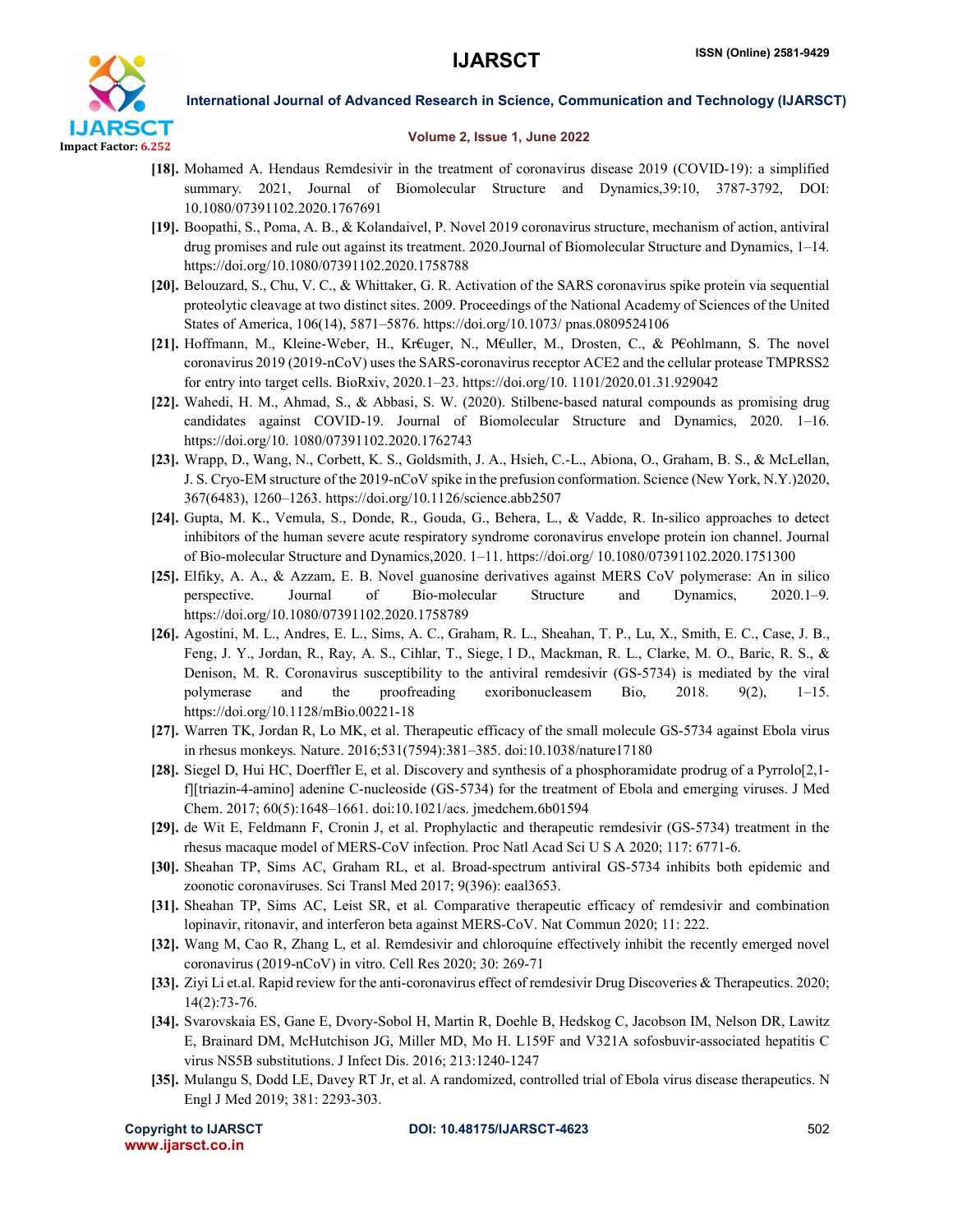

### Volume 2, Issue 1, June 2022

- [36]. European Medicines Agency. Summary on compassionate use: Remdesivir Gilead. April 3, 2020 (https://www .ema .europa .eu/ en/ documents/ other/ summary –compassionate –use -remdesivir-gilead\_en .pdf).
- [37]. World Health Organization.. WHO coronavirus Disease (COVID-19) dashboard. 2020. https://covid19.who.int/. Accessed 29 October 2020
- [38]. Vikas Bansal. Mortality Benefit of Remdesivir in COVID-19: A Systematic Review and Meta-Analysis. Frontiers in Medicine 2 January 2021 | Volume 7 | Article 606429
- [39]. McCreary EK, Pogue JM. Coronavirus disease 2019 treatment: a review of early and emerging options. Open Forum Infect Dis. 2020 7:ofaa105. doi: 10.1093/ofid/ofaa105
- [40]. FDA. Fact Sheet for Health Care Providers Emergency Use Authorization (EUA) of Remdesivir (GS-5734TM). 2020.
- [41]. Huda R. Taha et.al Remdesivir: A Closer Look at Its Effect in COVID-19 Pandemic" Pharmacology 2021;106:462–468
- [42]. Martin R, Li J, Parvangada A, Perry J, Cihlar T, Mo H, et al. Genetic conservation of SARSCoV-2 RNA replication complex in globally circulating isolates and recently emerged variants from humans and minks suggests minimal pre-existing resistance to remdesivir.Antiviral Res. 2021; 188: 105033.
- [43]. Showers WM, Leach SM, Kechris K, Strong M. Analysis of SARS-CoV-2 mutations over time reveals increasing prevalence of variants in the spike protein and RNA-dependent RNA polymerase. bioRxiv. 2021 Mar 5. Epub ahead of print.
- [44]. Reuschl AK, Thorne L, Zuliani Alvarez L, Bouhaddou M, Obernier K, Soucheray M, et.al. Host-directed therapies against early-lineage SARS-CoV-2 retain efficacy against B.1.1.7 variant. bioRxiv. 2021 Jan 24. Epub ahead of print.
- [45]. Lee J, Lee J, Kim HJ, Ko M, Jee Y, Kim S. TMPRSS2 and RNA-dependent RNA polymerase are effective targets of therapeutic intervention for treatment of COVID-19 caused by SARS-CoV-2 variants (B.1.1.7 and B.1.351). bioRxiv. 2021 Apr 8. Epub ahead of print
- [46]. Wang Y, Zhang D, Du G, et al. Remdesivir in adults with severe COVID-19: a randomised, double-blind, placebo-controlled, multicentre trial. Lancet. 2020;395(10236):1569-1578.
- [47]. Ohl ME, Miller DR, Lund BC, et al. Association of Remdesivir Treatment With Survival and Length of Hospital Stay Among US Veterans Hospitalized With COVID-19. JAMA Network Open.2021;4(7):e2114741
- [48]. Dyer O. Covid-19: Remdesivir has little or no impact on survival, WHO trial shows. BMJ. 2020;371:m4057.
- [49]. Singh S, Khera D, Chugh A, Khera PS, Chugh VK. Efficacy and safety of remdesivir in COVID-19 caused by SARS-CoV-2: a systematic review and meta-analysis. BMJ Open. 2021;11(6):e048416.
- [50]. Siemieniuk RA, Bartoszko JJ, Ge L, et al. Drug treatments for covid-19: living systematic review and network meta-analysis.BMJ. 2020;370:m2980.
- [51]. Yang C-J, Wei Y-J, Chang H-L, et al. Remdesivir use in the coronavirus disease 2019 pandemic: A minireview. Journal of Microbiology, Immunology and Infection. 2020;54(1):27-36.
- [52]. Takashita E, Kinoshita N, Yamayoshi S, et al. Efficacy of Antibodies and Antiviral Drugs against Covid-19 Omicron Variant. N Engl J Med. 2022;386(10):995-998.
- [53]. Bansal V, Mahapure KS, Bhurwal A, et al. Mortality Benefit of Remdesivir in COVID-19: A Systematic Review and Meta-Analysis.Front Med (Lausanne). 2020;7:606429.
- [54]. Alegre-Del Rey EJ, Gil-Sierra MD, Alarcon de la Lastra-Romero C, Sanchez-Hidalgo M. Remdesivir and mortality reduction in COVID-19 patients: a systematized subgroup analysis of clinical trials. Farm Hosp. 2021;45(1):28-31.
- [55]. Olender SA, Perez KK, Go AS, et al. Remdesivir for Severe COVID-19 versus a Cohort Receiving Standard of Care. Clin Infect Dis.2020.
- [56]. Erin K. McCreary. Efficacy of Remdesivir in COVID-19. JAMA September 15, 2020 Volume 324, Number 11
- [57]. Zeinab Mohseni Afshar et.al. Remdesivir: A critical review
- [58]. Malin JJ, Suárez I, Priesner V, Fätkenheuer G, Rybniker J. Remdesivir against COVID-19 and other viral diseases. Clin Microbiol Rev 2021. 34:e00162-20. https://doi.org/10.1128/CMR.00162-20.